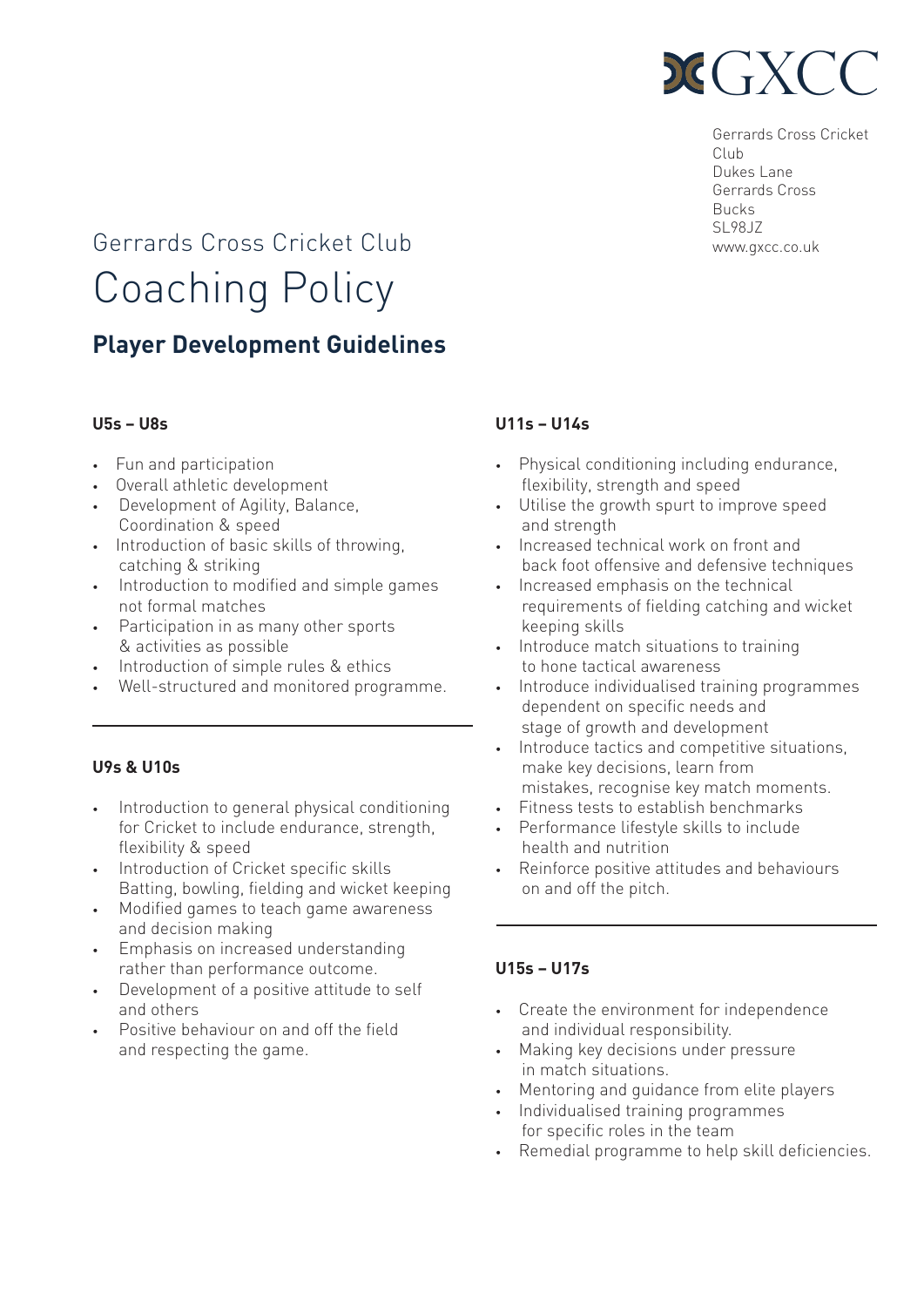

- Providing an environment where the views of children, parents and volunteers are sought and welcomed on a range of issues. This will help us create an environment where people have the opportunity to voice any concerns (about possible suspected child abuse / neglect, and / or about poor practice) to the Club Welfare Officer.
- \* Details of the County Welfare Officer are available on the GXCC web site in case the Club Welfare Officer is unavailable, or the concern relates to the Club Welfare Officer.
- Ensuring all suspicions concerns and allegations are taken seriously and dealt with swiftly and appropriately.
- Ensuring access to confidential information relating to child safeguarding matters is restricted to those who need to know in order to safeguard children – including the Club Welfare Officer and the appropriate external authorities, such as the Local Authority Designated Officer (LADO), as specified within ECB Child Safeguarding procedures.